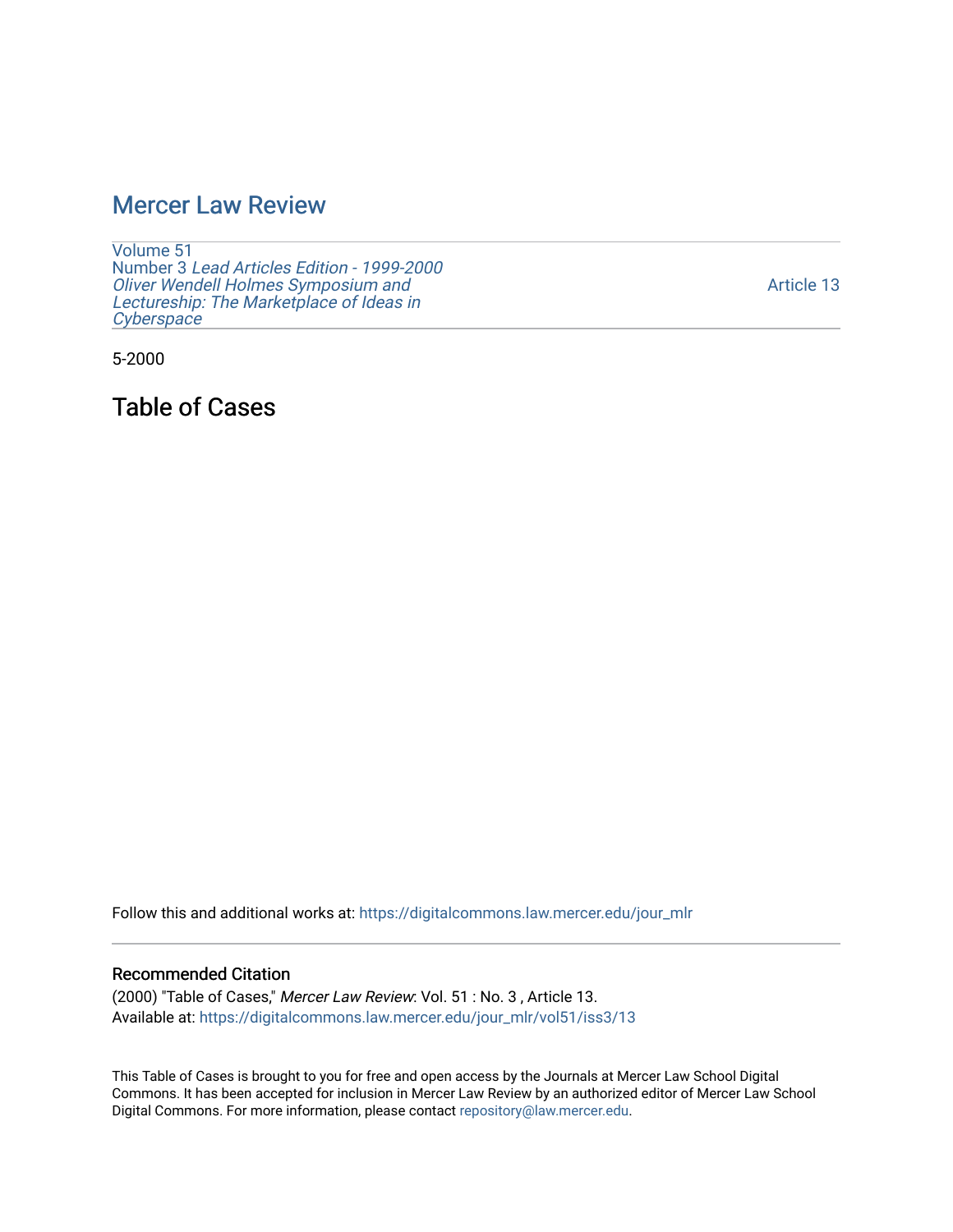## **TABLE OF CASES**

44 Liquormart, Inc. v. Rhode Island, 946 Abrams v. United States, **820,** 834 **ACLU** v. Reno, 840 Arkansas v. Sanders, **1003** Asahi Metal Industry Co. v. Superior Court of California, **923** Barton v. State, **990** Beall v. State, 964 Blumenthal v. Drudge, **920, 921, 931,** 940 Bowers v. Hardwick, **996** Branzburg v. Hayes, **837,** 842 Brewer v. State, **997** Burger King Corp. v. Rudzewicz, **923** Calder v. Jones, **925** California v. Acevedo, **1000** Cardwell v. Lewis, 1002 Carroll v. United States, **1001** Carter v. State, **991** Chambers v. Maroney, **1001** Christensen v. State, **992** City of Chicago v. Morales, **973** City of Tacoma v. Luvene, **980** Coates v. City of Cincinnati, **979** Colten v. Kentucky, **979** Comer v. State, **989** Craddock v. State, 964 Crane v. Carr, 940 E-Data Corp. v. Micropatent Corp., **928** Ex Parte Jackson, 948 Gagnon v. State, **997** Gordon v. State, **991** Greater New Orleans Broadcasting Ass'n v. United States, 945, 947 Hairston v. State, **961** Helicopteros Nacionales de Colombia v. Hall, **923** Herring v. State, **988** Holloway v. United States, **959, 967, 970** Johnson v. State, **996** Jones v. State, **988** Landmark Communications v. Virginia, **837** Mauk v. State, **997** McBee v. State, **996** Metromedia v. City of San Diego, **837** Miller v. California, **912**

Nebraska Press Ass'n v. Stuart, **837** Nevada v. Richard, **980** New York **Times Co.** v. United States, **836, 837** New York Times, Inc. v. Sullivan, **919** Olmstead v. United States, **892** Osborne v. United States, **892** Papachristou v. City of Jacksonville, **978** Parks v. State, **997** Pavesich v. New England Life Insurance **Co., 993** People v. Connors, **962** People v. Vandelinder, **965** Posadas de Puerto Rico Associates v. Tourism Co. of Puerto Rico, **950** Powell v. State, **987, 993** R.A.V. v. City of St. Paul, 854 Reno v. **ACLU, 872** Riley v. Garrett, **990** Robbins v. California, **1003** Roth v. United States, **917** Schenck v. United States, **818** Shuttlesworth v. City of Birmingham, **977** State v. Irwin, **965** State v. Kinnemore, 964 State v. Morgan, **960** Stover v. State, **991** Stroud v. State, **963** Thompson v. Aldredge, **990** Thompson v. State, **962** Thornhill v. Alabama, **977 U.S.** West v. The Federal Communications Commission, **896** United States v. Anderson, **966** United States v. Chadwick, 1002 United States v. Edge Broadcasting Co., **951** United States v. Randolph, **966** United States v. Ross, 1004 United States v. Thomas, **901** Valentine v. Chrestensen, 949 Valley Broadcasting Co. v. United States, **947, 952** Wharton v. State, **989** White v. State, **988**